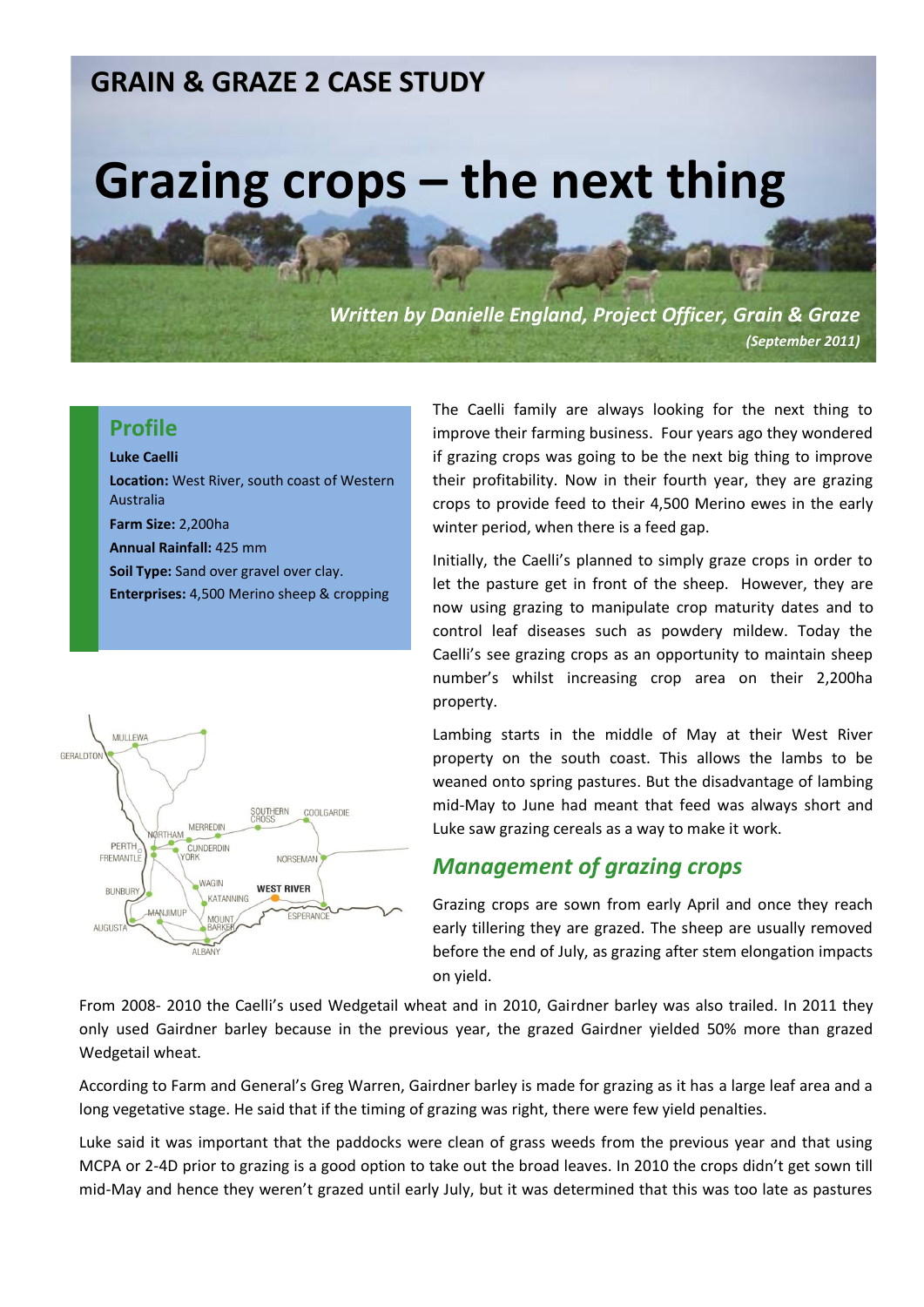were already growing. Luke said he needed the feed mid-May to mid-July.

Luke also mentioned that early sowing of crops means early finishing crops. Wedgetail (as a longer season winter wheat) has fewer issues with maturity than spring cereals. However, he feels confident he can hold the maturity of the spring cereal crop back with grazing. On the flip side, later sowing means a shorter grazing period: these are the things that need to be considered when you contemplate introducing grazing crops into the farming system.

### *Example grazing crop paddock*

In 2011, 95ha of Gairdner barley was planted dry on the  $6<sup>th</sup>$  April, with good stored soil moisture from summer thunder storms. Two days later the paddock received 7mm rain, enough for a germination. A knock-down herbicide was applied prior to sowing, and the barley was planted at 80kg/ha using a disc seeder with 60kg/ha DAP max plus 20kg/ha sulphate of potash down the tube. The paddock was sand over gravel, over clay.

On the  $14<sup>th</sup>$  of May, 400 ewes and lambs went into the paddock, but failed to keep-up with the growing crop. Therefore Luke introduced an extra 400 ewes and lambs on the  $7<sup>th</sup>$  June. All of the sheep were removed on the  $21<sup>st</sup>$  June, five weeks later.

Despite the high stocking rate [~25 DSE/ha (with one ewe and lamb unit estimated at 2.8DSE)], the large group managed to keep only two-thirds of the paddock grazed. The third of the paddock that was under-grazed caused

management issues for Luke. It started to flower, the capeweed escaped, and the prevalence of powdery mildew increased.

Tilt was applied to control the powdery mildew when the sheep were removed at the end of June. Due to a four week withholding period associated with the chemical, a second grazing was not an option on this paddock. When a Grain and Graze 2 group visited the site in early July, it was ready for another powdery mildew spray and for nitrogen to be applied – to take the crop through to harvest in mid-October.

#### **Issues lead to future strategies**



*ABOVE: Single bearing ewes on Gairdner barley –*

Luke admits the crop could have quality issues at the under-grazed end of the paddock, with both ends expected to yield the same. He was disappointed with the unevenness of the grazing. He would have preferred that the whole paddock was grazed right down to reduce the risk of powdery mildew and delay the maturity of the crop across the entire paddock. Unfortunately, it did not happen this year, but it would still be a strategy in the future.

Luke said he was worried when the sheep first went in, that the crop didn't have a fully developed root system and plants may pull out. Since it was so dry at the time, possible wind erosion was a concern and therefore they chose not to introduce as many sheep as they had originally planned. However, three days later 20mm of rain was received, the fears have proved unfounded and the crop has performed well.

#### *Sheep management considerations*

Luke was astounded as to the amount of feed the paddock had grown. While it needed more sheep, there wasn't another mob that could be safely used. However it raises the question - *what do you do with a mob of 800 ewes and lambs when you've finished grazing the crop?* Luke said they went into the next-door paddock and were moved again after mulesing and they remained as a large mob until after weaning.